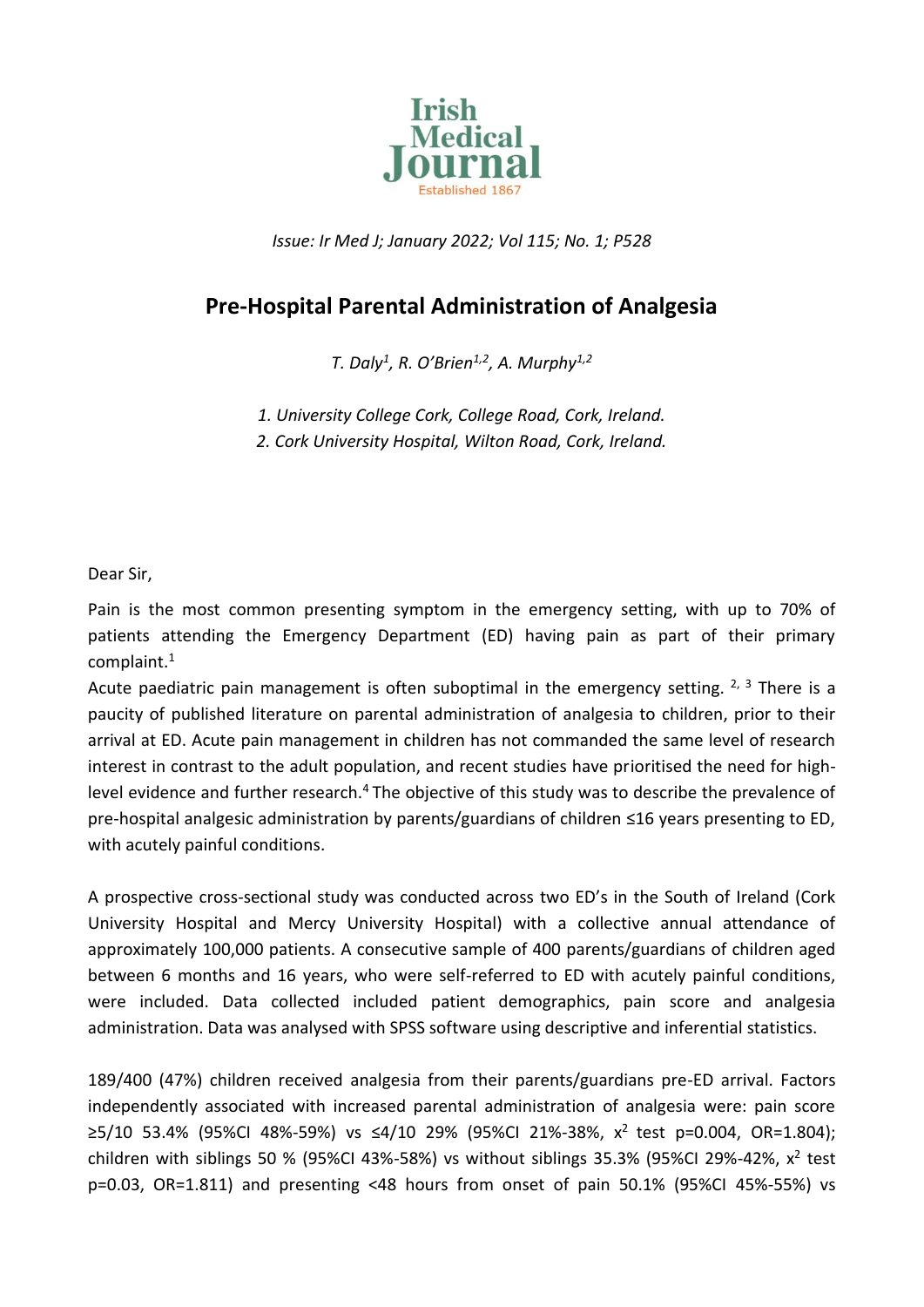presenting ≥48 hours 30.5% (95%CI 19%-42%,  $x^2$  test p=0.005, OR=0.436). No correlation was seen between analgesia administration and age (p=0.804), gender (p=0.114), cause of pain (p=0.079) or site of pain (p=0.098).

Of the 400 participants, 211 (53%) received no analgesia pre-ED arrival. Reasons for parents not administering analgesia included: 62/211 (29.4%) did not think the child needed it, 39/211(18.5%) accident did not happen at home, 34/211 (16.1%) did not want to mask the presence of the pain, 20/211 (9.5%) believed the hospital should give medications, and 18/211 (8.5%) afraid it would be wrong/harmful.

Of the 400 participants in this study only 3% did not have any pain-relieving agents at home i.e. 97% had one or more analgesic agent available. The most commonly administered analgesic agent was Paracetamol (58%), followed by Ibuprofen (38%). Other medications used include Buscopan and Solpadine.

This study has demonstrated that over 50% of children presenting to the ED, with acutely painful conditions, did not receive adequate or timely pain relief, pre-ED arrival, causing avoidable suffering. Children were more likely to receive pain relief from parents/guardians if they: have siblings, had a pain score ≥5, presented to ED <48 hours after onset of pain. Parental misconceptions surrounding pain management are a major barrier to them administering pain relief. Further education for parents is required to dispel some of these misconceptions surrounding analgesia and improve care to this population.

## **Corresponding Author:**

Tessa Daly, University College Cork, College Road, Cork, Ireland. E-Mail[: 116306691@umail.ucc.ie](mailto:116306691@umail.ucc.ie)

## **References:**

- 1. Cordell WH, Keene KK, Giles BK, Jones JB, Jones JH, Brizendine EJ. The high prevalence of pain in emergency medical care. *Am J Emerg Med*. 2002;20(3):165‐169. doi:10.1053/ajem.2002.32643
- 2. Herd DW, Babl FE, Gilhotra Y, Huckson S; PREDICT group. Pain management practices in paediatric emergency departments in Australia and New Zealand: a clinical and organizational audit by National Health and Medical Research Council's National Institute of Clinical Studies and Paediatric Research in Emergency Departments International Collaborative. *Emerg Med Australas*. 2009;21(3):210‐221. doi:10.1111/j.1742-6723.2009.01184.x